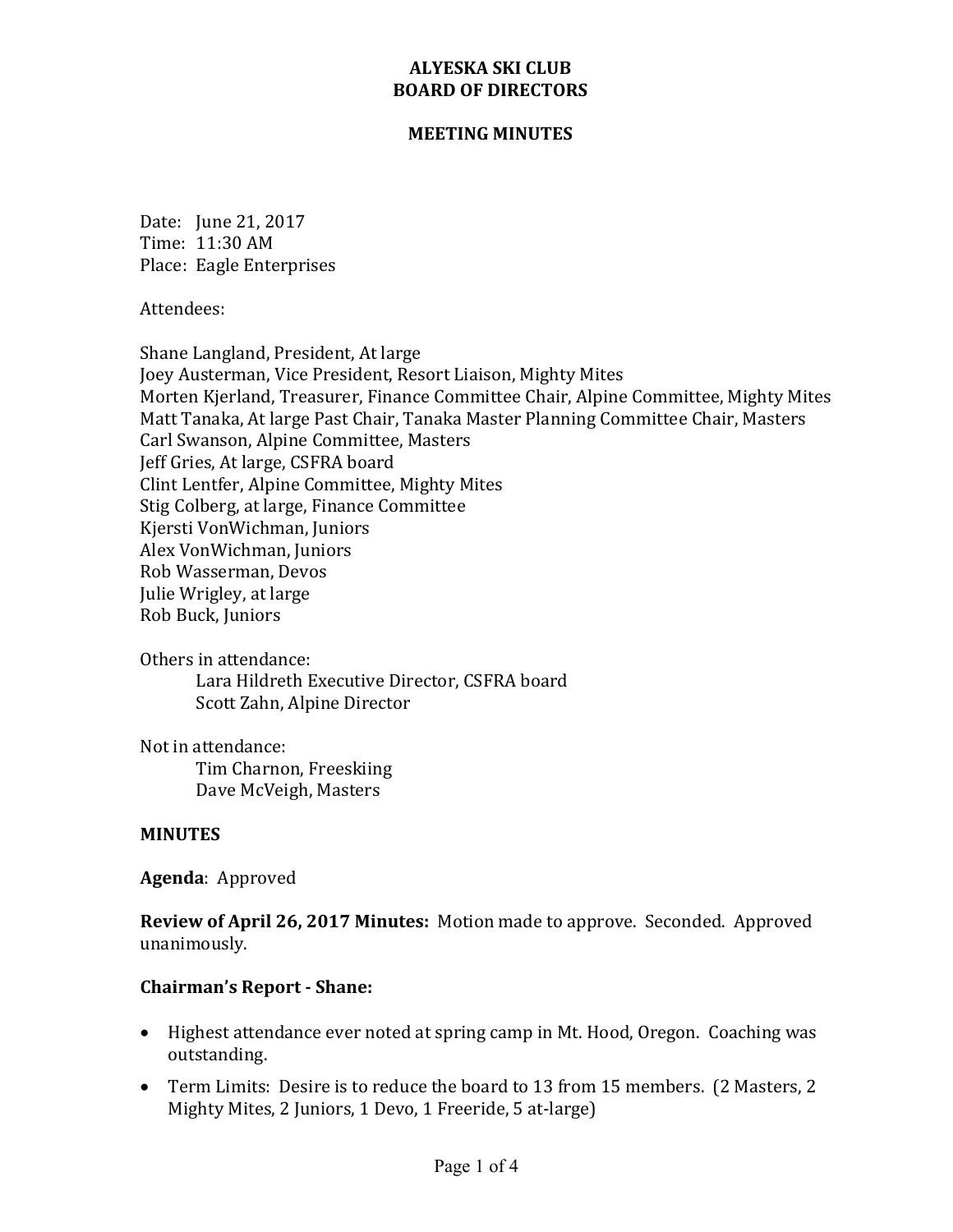### **MEETING MINUTES**

- Dave McVeigh is not returning. Shane intends to leave the board after next year, after which his seat will be subject to replacement with an at-large member.
- Need to drop 1 member from Mighty Mites and Juniors from the current quota of 3 each to 2 each.
- New members should be on 3-year terms.
- Current seated members should drop off the board in a logical and practical sequence to avoid undue disruption.
- Carl Swanson will sit 2 more years.
- Alex Von Wichman will sit 1 more year.
- Shane Langland will sit 1 more year.
- Lumpy will sit 2 more years.
- Joey Austerman will sit at least 1 more year.
- Motion:
	- $\circ$  Motion was made to reinstate the current 2016/17 board to the next 2017/18 season. Motion was seconded. Approve unanimously.
- Motion:
	- $\circ$  Motion was made to appoint the following officers to the Board of Directors for the 2017/18 season:
		- Treasurer Morten Kjerland (wants to serve 1 more year on board)
		- Vice President Joey Austerman
		- President Jeff Gries
		- Secretary Matt Tanaka
	- $\circ$  Motion was seconded. Approved unanimously.

#### **Finance Committee:**

- Morton proposed changing the fiscal year from July  $1 -$  June 30 to May  $1 -$  April 30. Mary said she will file a short year tax return for the 10 month period. This will help line up revenue and expenses by our operating season rather than the standard fiscal year.
- Motion:
	- $\circ$  Motion was moved by Shane Langland to adopt a fiscal year for the Alyeska Ski Club as per the attachment to these minutes titled, "Resolution to Adopt a Fiscal Year for the Alyeska Ski Club", prepared by Lara Hildreth.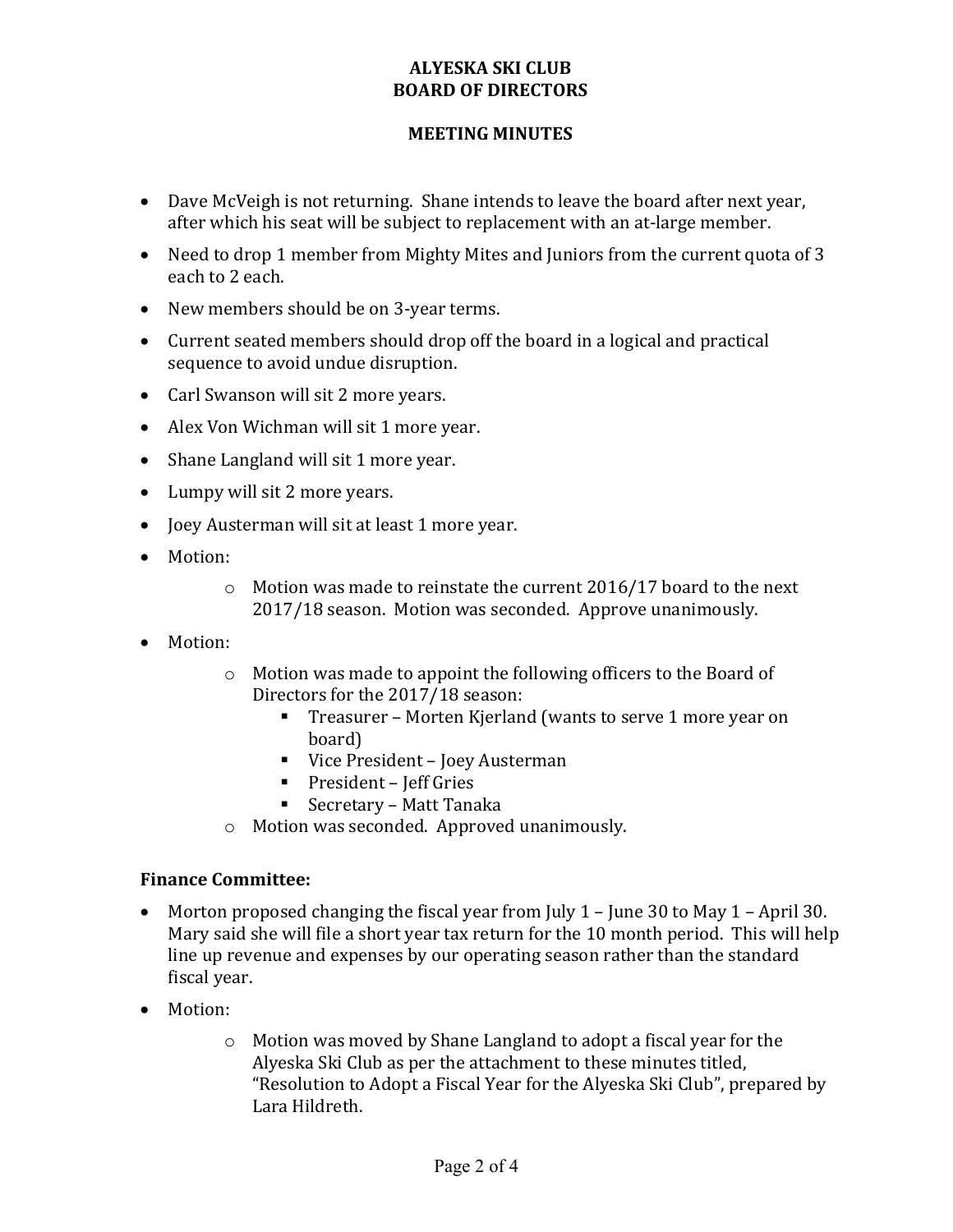### **MEETING MINUTES**

- o Motion seconded by Jeff Gries. Approved unanimously.
- $\circ$  Morton noted that the prior fiscal year ended with a \$14,000 approximate surplus. But if the Fiscal year would have ended June 30, the ASC would have run a deficit of \$36,800 approximately. Reasons include:
	- CSFRA was low on revenue.
	- Timing equipment bill was incurred, without which the ASC would have finished within budget.
- Budget
	- o See attached Finance Committee Minutes of June 19, 2017 and budget.
	- $\circ$  FY18 projected deficit is \$28,000 approximately see "fluidity" in Finance Report. This is the third deficit in 7 years. However our cash position remains unchanged in spite of this, and it averaged \$605,000 approximately over this period.
	- $\circ$  Discussion Matt mentioned the Board should endeavor to control deficit spending in future years.
	- $\circ$  Season passes About \$90,000 worth of passes were bought at early prices and with a 30% discount, to reduce expenditures.

## **Development Committee**

- Summer season objectives are:
	- o Summer marketing projects
	- $\circ$  Submittal of grant request to Girdwood Board of Supervisors
	- $\circ$  Identification of FY18 sponsorship projects
	- $\circ$  Mighty Mites 50<sup>th</sup> year Anniversary Social, to be held on October 21

### **New Business**

- Race Training Center Video Cameras Shane said that a proposal was solicited for video cameras to observe the equipment storage room, which is the basement of the race training center. A 7-camera installation would cost about \$20,000, or about \$12,000 if the club installed them. A concern was raised about legal ramifications of a surveillance system like this, particularly if the equipment should incidentally capture inappropriate material. A timed lockout system for the exterior doors was discussed as an option to surveillance. Julie said she would investigate legal ramifications of surveillance.
- Tanaka Hill Early Season Training Scott Zahn brought up the idea of the club running the Tanaka Lift and its snow making systems, and to salvage Chair 1 parts. The lift and snowmaking would be run to provide early season training on the Tanaka Hill. An associate challenge would be the cost of electricity for snowmaking